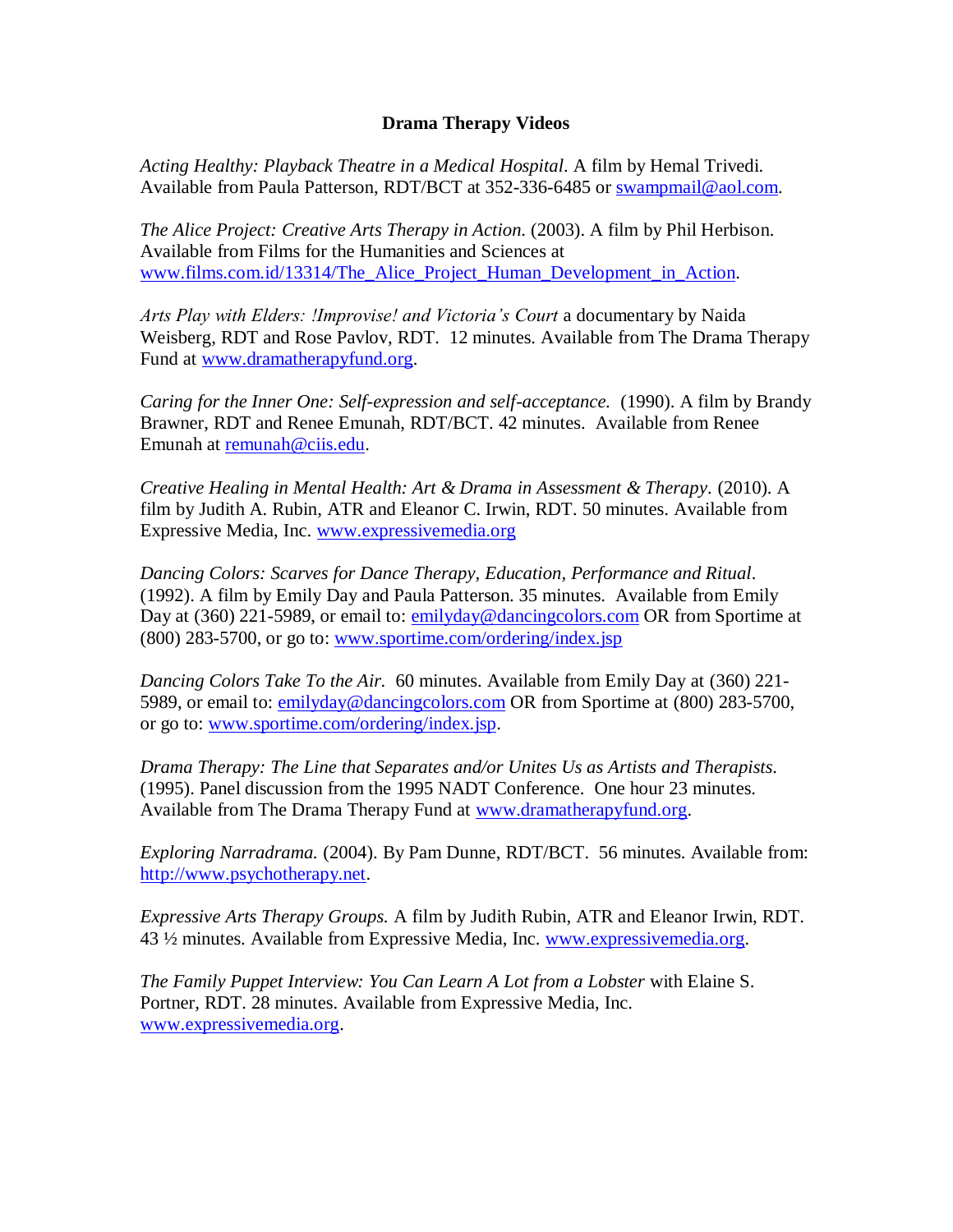*The Heart of Drama Therapy.* (2008). 2008 NADT Conference Keynote Speech by Renee Emunah, RDT/BCT. Available from The Drama Therapy Fund [www.dramatherapyfund.org.](http://www.dramatherapyfund.org/)

*The Hidden Face of Suicide,* A film by Yehudit Silverman, RDT. Available from [http://www.yehuditsilverman.com/the-hidden-face-of-suicide.](http://www.yehuditsilverman.com/the-hidden-face-of-suicide)

*Individual Progression in a Drama Therapy Group. (1979).* A film by Renee Emunah, available from [remunah@ciis.edu.](mailto:remunah@ciis.edu)

*Kaleidoscope.* (1995). A film by Paula Patterson and the San Diego Playback Theatre. 58 minutes. Available from Paula Patterson at [swampmail@aol.com.](mailto:swampmail@aol.com)

*Let Me Tell You Now.* A film by Mary Reid, RDT. 27 minutes.

*Making Connections* and *Roots and Wings.* (1995). (Social Skills through drama for people with Intellectual Disabilities) Available from Choices, Inc.: [http://www.choicesinceducationalvideos.org/choicesinc/index.php.](http://www.choicesinceducationalvideos.org/choicesinc/index.php)

*No Unwounded Soldiers.* (2007). A film directed and edited by Rebecca L. Abbott. 73 minutes. Available from RAbbotMedia [www.nounwoundedsoldiers.com.](http://www.nounwoundedsoldiers.com/)

*Performance by Linda Montano* (1986). Performance from the 1986 NADT Conference. One hour and 47 minutes. Available from The Drama Therapy Fund at [www.dramatherapyfund.org.](http://www.dramatherapyfund.org/)

*Performing Playback Theatre* (2006) Hudson River Playback Theatre. 76 minutes. Available from: 1-845-255-8163 or [www.playbackschool.org.](http://www.playbackschool.org/)

*The Personals: Improvisations on Romance in the Golden Years.* (1998). A film by Keiko Ibi. Academy Award winner for documentary short. 37 minutes. Available from Fanlight Productions as [www.fanlight.com.](http://www.fanlight.com/)

*The Psychology and Drama Interface* (1986) A conference presentation by Philip Zimbardo at the 1986 NADT Conference. One hour and 45 minutes. Available from The Drama Therapy Fund at [www.dramatherapyfund.org.](http://www.dramatherapyfund.org/)

*Richard Courtney Address* (1986). Address at the 1986 NADT Conference, introduced by Eleanor Irwin. One hour and 42 minutes. Available from The Drama Therapy Fund at [www.dramatherapyfund.org.](http://www.dramatherapyfund.org/)

*Romeo and Juliet Violence Prevention Project* (2008). Available from Sally Bailey, RDT/BCT at [sdbailey@ksu.edu.](mailto:sdbailey@ksu.edu)

*Sue Jennings Keynote at 1986 NADT Conference* (1986). One hour and 20 minutes. Available from the Drama Therapy Fund at [www.dramatherapyfund.org.](http://www.dramatherapyfund.org/)